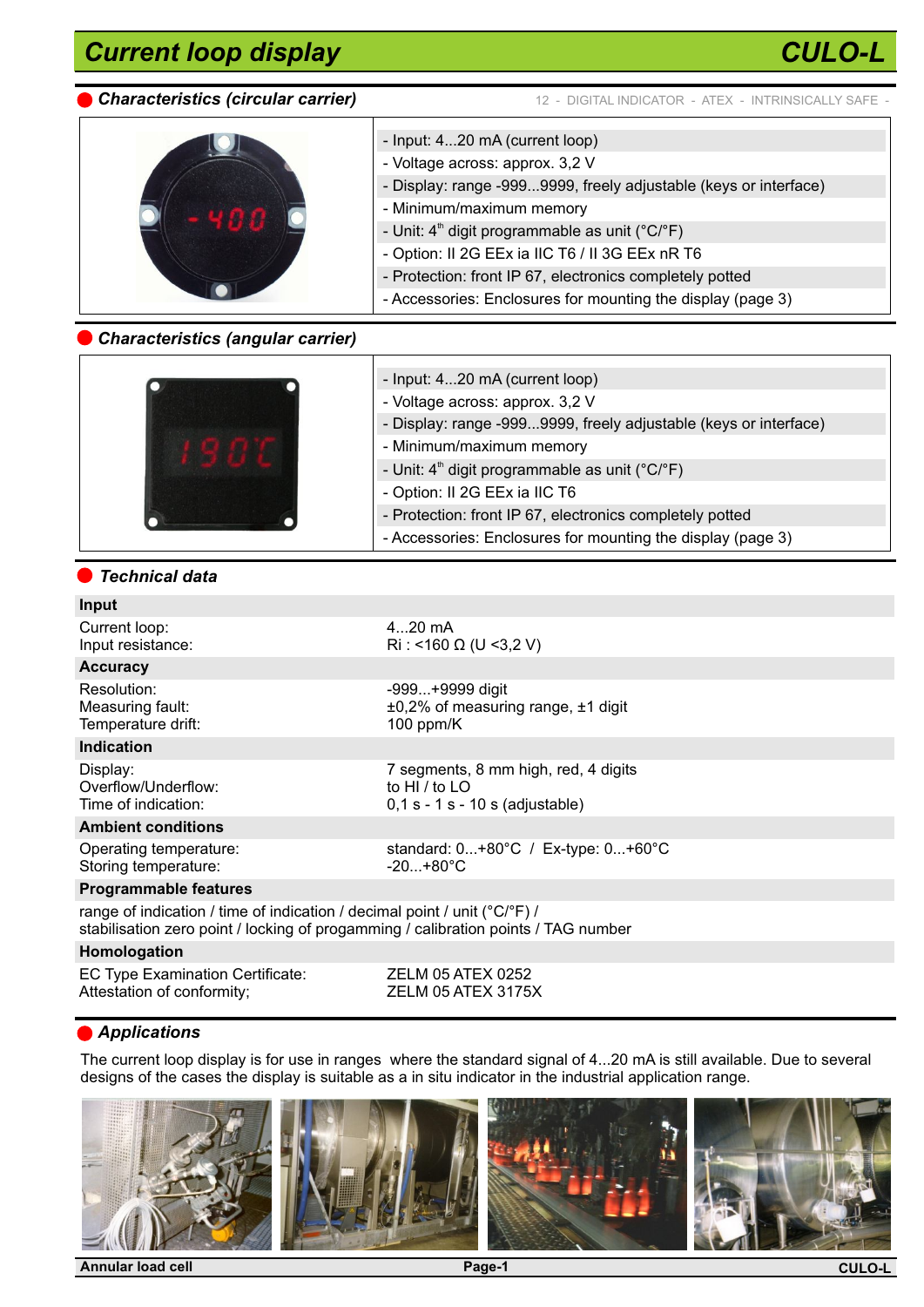| ● Technical data (continued)                                                                       |                                                                                    |                                                                                                                                         |  |  |  |  |
|----------------------------------------------------------------------------------------------------|------------------------------------------------------------------------------------|-----------------------------------------------------------------------------------------------------------------------------------------|--|--|--|--|
| <b>Mechanics</b>                                                                                   |                                                                                    |                                                                                                                                         |  |  |  |  |
| Material enclosure:<br>Protection:<br>Connection:<br>Carrier circular:                             | Macrolon<br>Front: IP 67<br>open cable ends<br>Dimension:<br>Fastening:<br>Weight: | Connection: IP 20<br>plug-in connector up to 1,5 mm <sup>2</sup><br>Ø 43/48,5/62,5 mm x 37mm<br>4 mounting holes for M4<br>approx. 55 g |  |  |  |  |
| Carrier angular:                                                                                   | Dimension:<br>Fastening:<br>Weight:                                                | $42 \times 42 \times 28$ mm<br>4 holes for 2 mm screws<br>approx. 45 q                                                                  |  |  |  |  |
| <b>Accessories</b> (enclosures for mounting the display)                                           |                                                                                    |                                                                                                                                         |  |  |  |  |
| Variatons:<br>Special enclosures for wall mounting, tube mounting<br>(for more details see page 3) |                                                                                    |                                                                                                                                         |  |  |  |  |

#### *Dimensions carrier*



# **Example standard connection**



# *Example standard connection (except plug-on enclosure)*



# *Important notice*

**!**

Observe the manual when mounting, initiating and operating this indicator. In case of Ex-type observe in addition related the EC Type Examination Certificate or Attestation of Conformity .

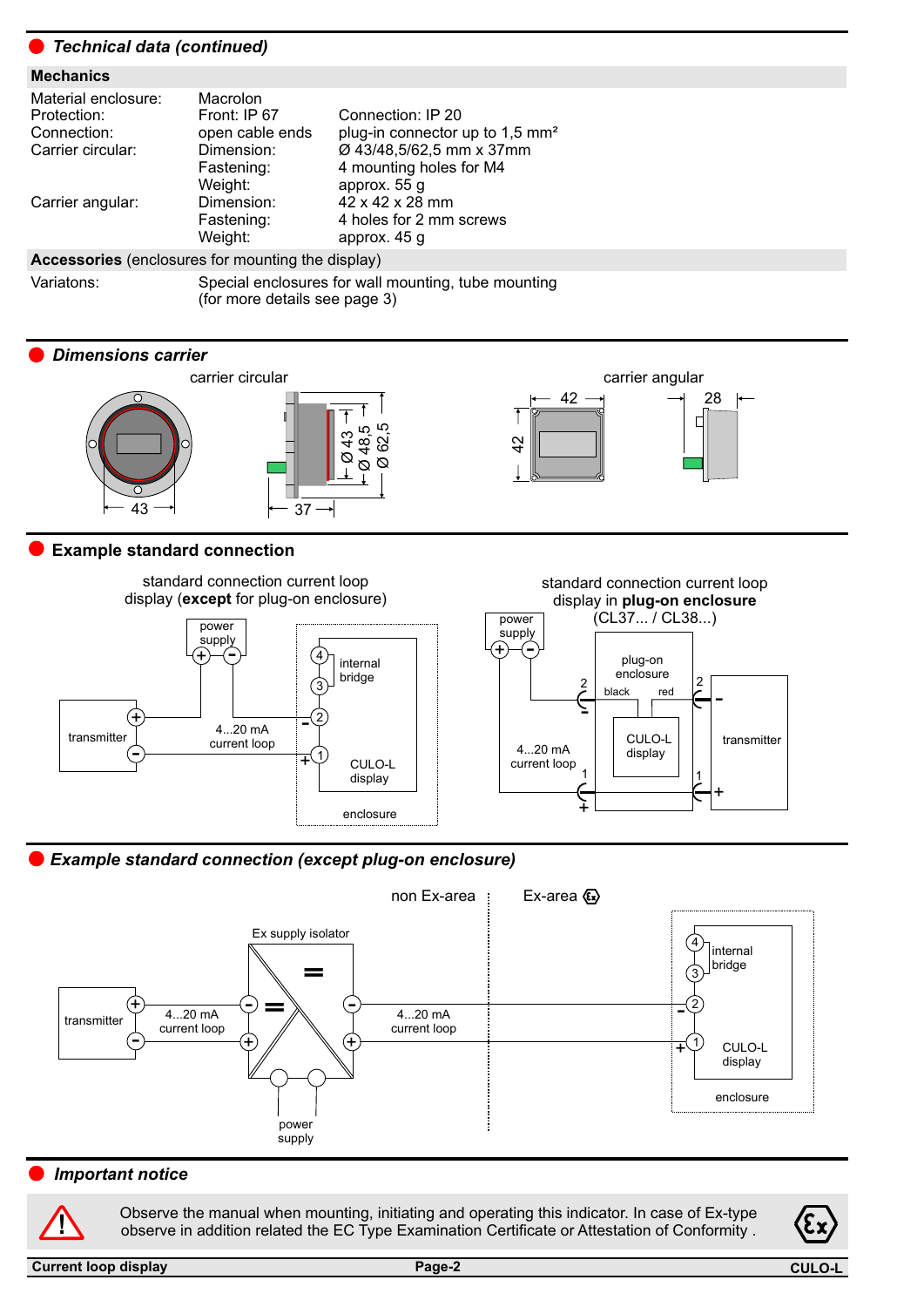*Special enclosure DIN BUZ-H*





Special model Connections process: M24x1,5 Ø15,3 mm Ø22,5 mm Material: diecast aluminium with powder coating Screwed cable gland: 1x M20x1,5 Protection: IP67 Weight: approx. 350 g Homologation: II 2G Ex ia IIC T6 II 3G Ex nR T6

#### *Wall mounting enclosure, built-on enclosure with magnetic holder*







Top BUZ-H special model Material: diecast aluminium with powder coating Bottom part: aluminium with powder coating Magnetic holder: embedded foil Screwed cable gland: 2x M16x1,5 Protection: IP67 Weight: approx. 500 g Homologation: II 2G EEx ia IIC T6 II 3G EEx nR T6

 powder coating Holder for tube: sheet steel, mirror

finish galvanized

II 3G EEx nR T6

Top BUZ-H special model Material: diecast aluminium with powder coating Bottom part: aluminium with

Diameter of tube: 42...60 mm Screwed cable gland: 2x M16x1,5

Homologation: II 2G EEx ia IIC T6

Protection: IP67 Weight: approx. 950 g

*Enclosure with holder for tubes*



 $*R$  = overall diameter of tube = 42...60 mm

#### *Built-on enclosure*







Dimensions: 80x42x40 mm Material: aluminium anodized natural Mounting: 2 holes for 4 mm Screwed cable gland: 2x M12x1,5 Protection: IP63 Weight: approx. 120 g Homologation:II 2G EEx ia IIC T6

*Plug-on enclosure*







Dimensions: 43x46x54 mm (without plug components) Plugable with: DIN 43650 (valve) M12x1 Material: Macrolon Protection: IP 62 Weight: approx. 110 g Homologation: II 2G EEx ia IIC T6

#### *Important notice*



The enclosures, which can be used with the Ex-types, are given in the table of page 4.

**Current loop display Page-3** 

**CUL**